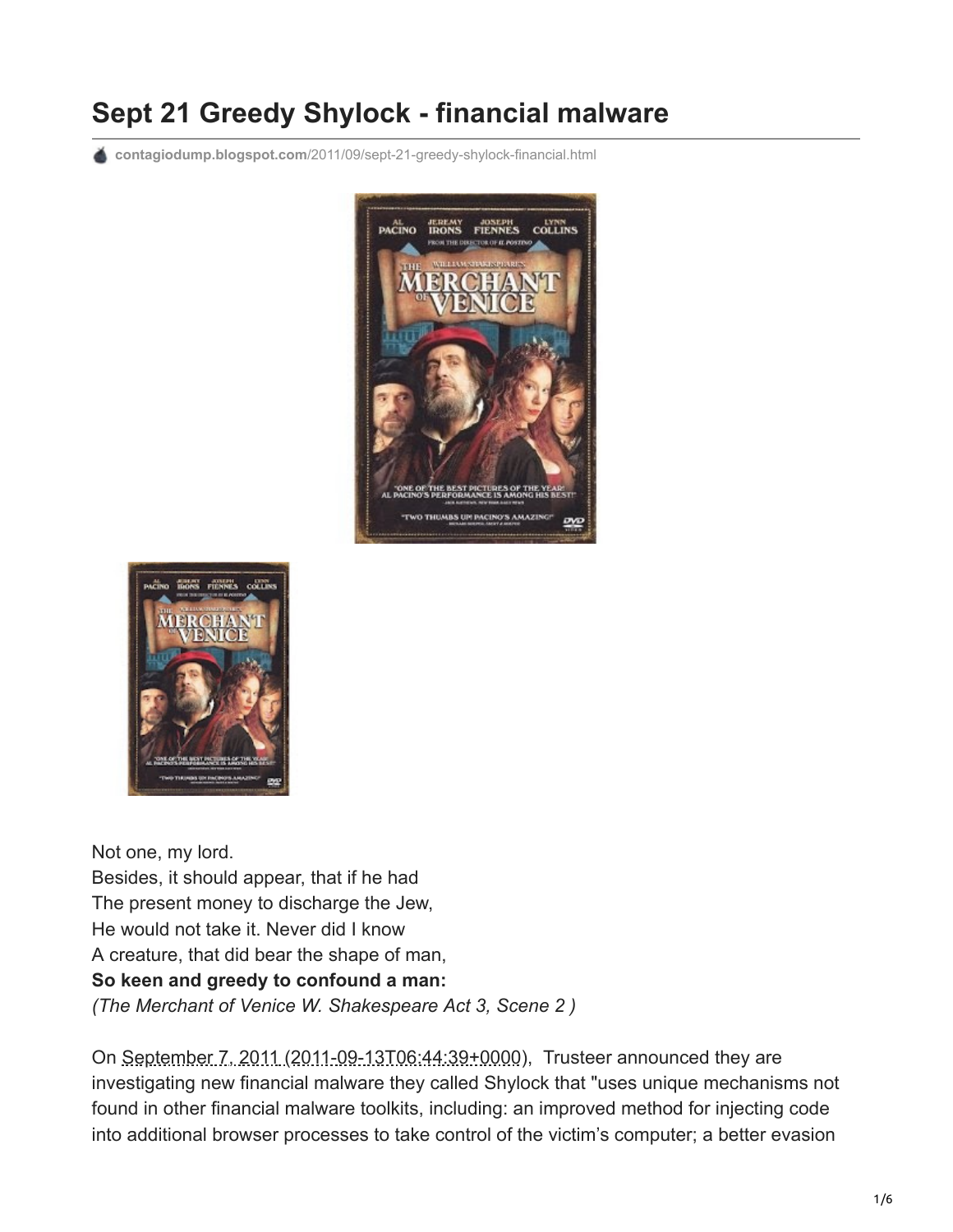technique to prevent malware scanners from detecting its presence; a sophisticated watchdog service that allows it to resist removal attempts and restore operations"

Trusteer called the malware Shylock for Shakespeare quotes in the properties of the file.

publisher....: He is ready at the door copyright....: (c) 2009 product......: He is description..: So keen and greedy to confound a man or publisher....: To take a tedious leave thus copyright....: (c) 2008 product......: To take description..: Exeunt GRATIANO and LORENZO or publisher....: And so riveted with faith unto copyright....: (c) 2009 product......: And so description..: And be a day before our husbands home or publisher....: Therefore he hates me copyright....: (c) 2009 product......: Therefore he description..: Thou almost makest me waver in my faith or publisher....: Which makes me think that this copyright....: (c) 2009 product......: Which makes description..: price of hogs if we grow all to be porkeaters we or publisher....: I humbly do desire your grace copyright....: (c) 2009 product......: I humbly description..: The dearest friend to me the kindest man

and so on

Read more about greedy Shylock from Merchant of Venice [here.](http://books.google.com/books?id=LbQVy4jbQI4C&pg=PA197&lpg=PA197&dq=shylock+So+keen+and+greedy+to+confound+a+man&source=bl&ots=nDoIxTG1CZ&sig=_s5d-4IidbHWPdu4hq0b1v8lMAU&hl=en&ei=MFF6TqDKBqXK0AHVmuDoDg&sa=X&oi=book_result&ct=result&resnum=4&ved=0CC0Q6AEwAw#v=onepage&q=shylock%20So%20keen%20and%20greedy%20to%20confound%20a%20man&f=false) Read more about Shylock malware below

## **Exploit information and analysis links**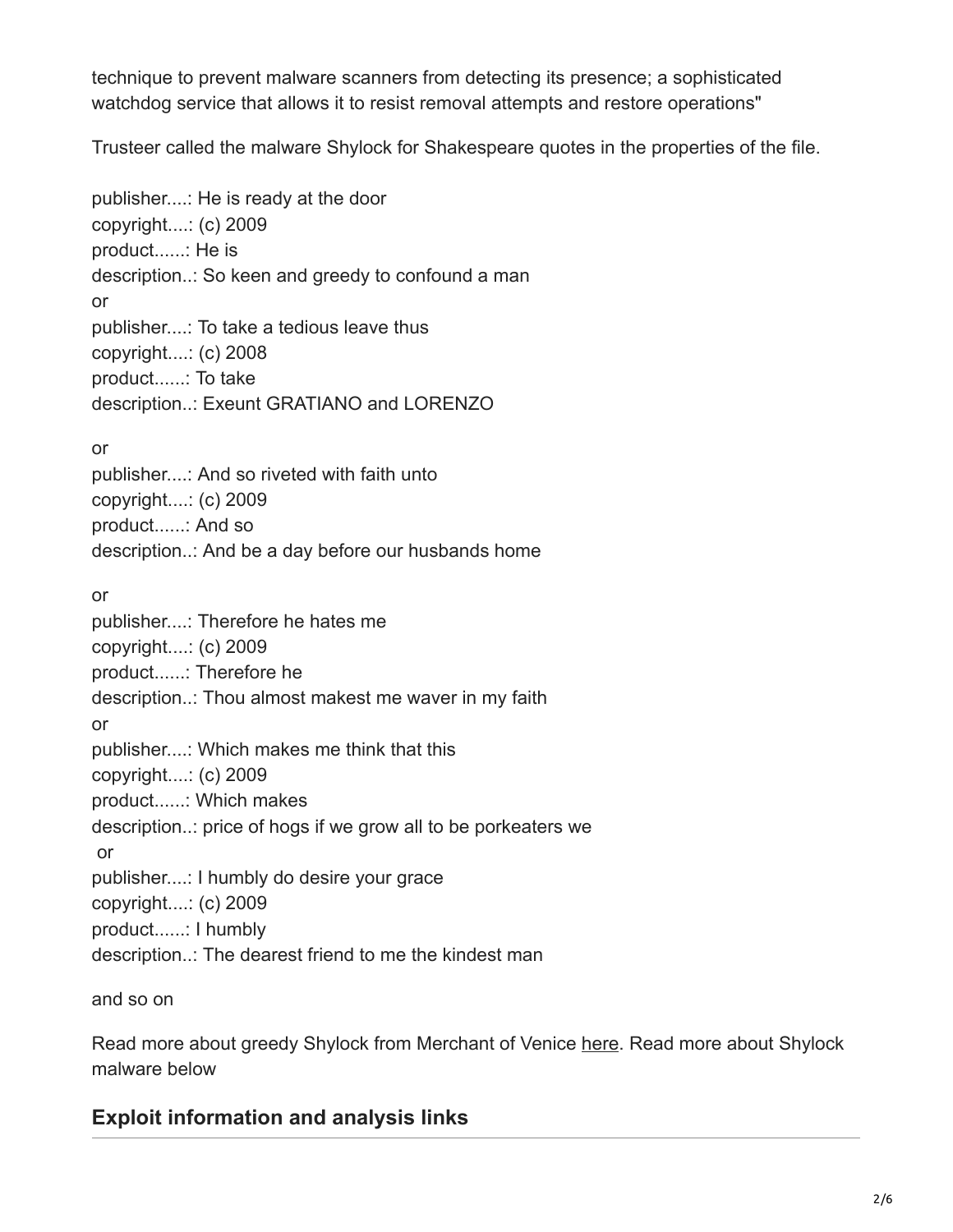- [New Trusteer Cybercrime Prevention Architecture Adds Browser Exploit Removal and](http://www.trusteer.com/company/press/new-trusteer-cybercrime-prevention-architecture-adds-browser-exploit-removal-and-fraud) Fraudster Machine Fingerprinting to Arsenal - Trusteer
- Signature and Traffic [ET TROJAN Shylock Module Server Response Emerging sigs](http://article.gmane.org/gmane.comp.security.ids.snort.emerging-sigs/12975/match=shylock)
- <http://www.threatexpert.com/report.aspx?md5=4fda5e7e8e682870e993f97ad26ba6b2>
- [Debugging Injected Code with IDA Pro by malwareninja](http://malwarereversing.wordpress.com/2011/09/27/debugging-injected-code-with-ida-pro/)
- Shylock via volatility

The file is digitally signed by an invalid digital certificate - the CN may vary

00 df 44 1a bc fc 5b 32 fa CN = Astothyfriendsforwhendidfriendshiptake Thursday, August 18, 2011 7:08:46 PM Wednesday, May 14, 2014 7:08:46 PM

**[ANTONIO](http://www.blogger.com/post-edit.g?blogID=7885177434994542510&postID=4242220369797629475)**I am as like to call thee so again, To spit on thee again, to spurn thee too. If thou [wilt lend this money, lend it notAs to thy friends; for when did friendship takeA breed for](http://www.blogger.com/post-edit.g?blogID=7885177434994542510&postID=4242220369797629475) barren metal of his friend?But lend it rather to thine enemy, Who, if he break, thou mayst with better face[Exact the penalty.](http://www.blogger.com/post-edit.g?blogID=7885177434994542510&postID=4242220369797629475) *[\(The Merchant of Venice W. Shakespeare Act 1, Scene 2 \)](http://www.blogger.com/post-edit.g?blogID=7885177434994542510&postID=4242220369797629475)*

```
sigcheck:
publisher....: He is ready at the door
copyright....: (c) 2009
product......: He is
description..: So keen and greedy to confound a man
original name: He.exe
internal name: He.exe
file version.: 5.1.4.153 (win7_rtm.090713-1255)
comments.....: n/a
signers......: -
signing date.: -
verified.....: Unsigned
```
# **General File Information**

#### **MD5**:

4fda5e7e8e682870e993f97ad26ba6b2 bae400baf6760a1646cd44e348eea0f7 742cfd2be5d44fa072802bd4b031e818 1fd7cf2405ae599c1a91fe75912d18ff d74f5f045c4b0f1d61746ded3a2a152e fe17c2cddffd731ee6a34457121c6b20 a8ff900f5f3134a1f04d9217ab2d5dd0 715fb3cef70458b857bd55a0259a1265 - unconfirmed - see [this related](http://www.virustotal.com/file-scan/report.html?id=adc9c97479ccbdaaff7e90666164b5e79d2527235e73937456cb49fae1dab86d-1315278260) 5571be9c7b0d2e950bada71e72984e7a 72ace5e603bb4a5e2d8ef4434dc31417 9a8657a61daeafd7053017103ab53cd6 **File Type**: exe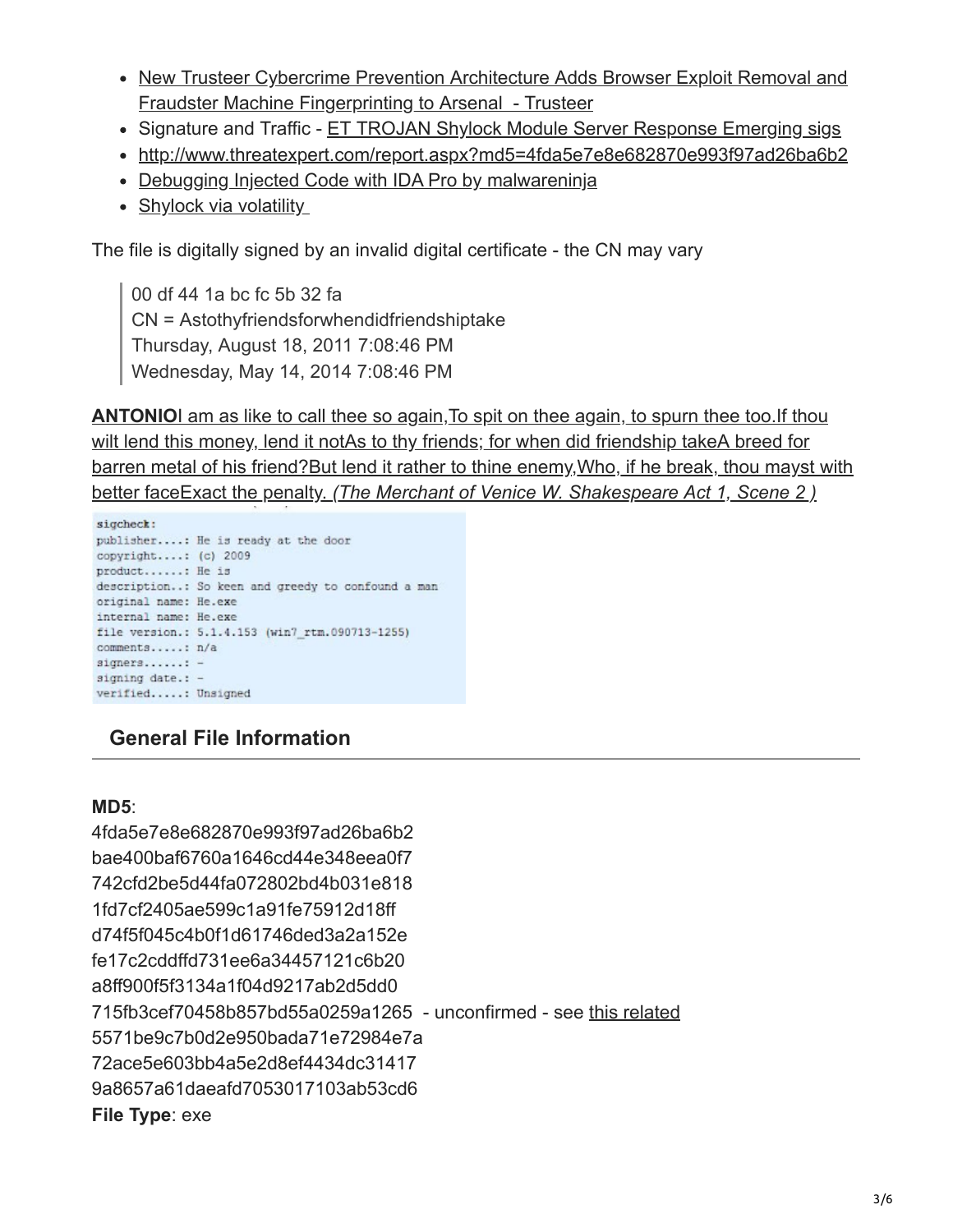### **Download**

Email me if you need the password

#### **Automated Scans**

Original scan: http://www.virustotal.com/file-scan/report.html? [id=4c71d1e15287d7a90b0526c23dbe21400a65fe683eb75e88368696f1aa24ac21-](http://www.virustotal.com/file-scan/report.html?id=4c71d1e15287d7a90b0526c23dbe21400a65fe683eb75e88368696f1aa24ac21-1314121053) 1314121053 File name: d1b17c351bafc899ba14c84e09b5cc258a2195bf 2011-08-23 17:37:33 (UTC) Result:4 /44 (9.1%) Comodo 9847 2011.08.23 TrojWare.Win32.Trojan.Agent.Gen Kaspersky 9.0.0.837 2011.08.23 UDS:DangerousObject.Multi.Generic Symantec 20111.2.0.82 2011.08.23 Suspicious.Cloud.5 MD5 : 4fda5e7e8e682870e993f97ad26ba6b2 Scan dated today: 4FDA5E7E8E682870E993F97AD26BA6B2 Submission date:2011-09-21 20:29:18 (UTC) Current status: Result:29 /43 (67.4%) http://www.virustotal.com/file-scan/report.html? [id=4c71d1e15287d7a90b0526c23dbe21400a65fe683eb75e88368696f1aa24ac21-](http://www.virustotal.com/file-scan/report.html?id=4c71d1e15287d7a90b0526c23dbe21400a65fe683eb75e88368696f1aa24ac21-1316636958) 1316636958 AhnLab-V3 2011.09.21.02 2011.09.21 Win-Trojan/Caphaw.371800 AntiVir 7.11.15.3 2011.09.21 TR/Agent.hvbv Avast 4.8.1351.0 2011.09.18 Win32:Malware-gen Avast5 5.0.677.0 2011.09.18 Win32:Malware-gen AVG 10.0.0.1190 2011.09.21 Agent3.AETB BitDefender 7.2 2011.09.21 Gen:Variant.Kazy.35924 CAT-QuickHeal 11.00 2011.09.21 Trojan.Agent.hvbv Comodo 10196 2011.09.21 TrojWare.Win32.Trojan.Agent.Gen Emsisoft 5.1.0.11 2011.09.21 Backdoor.Win32.Caphaw!IK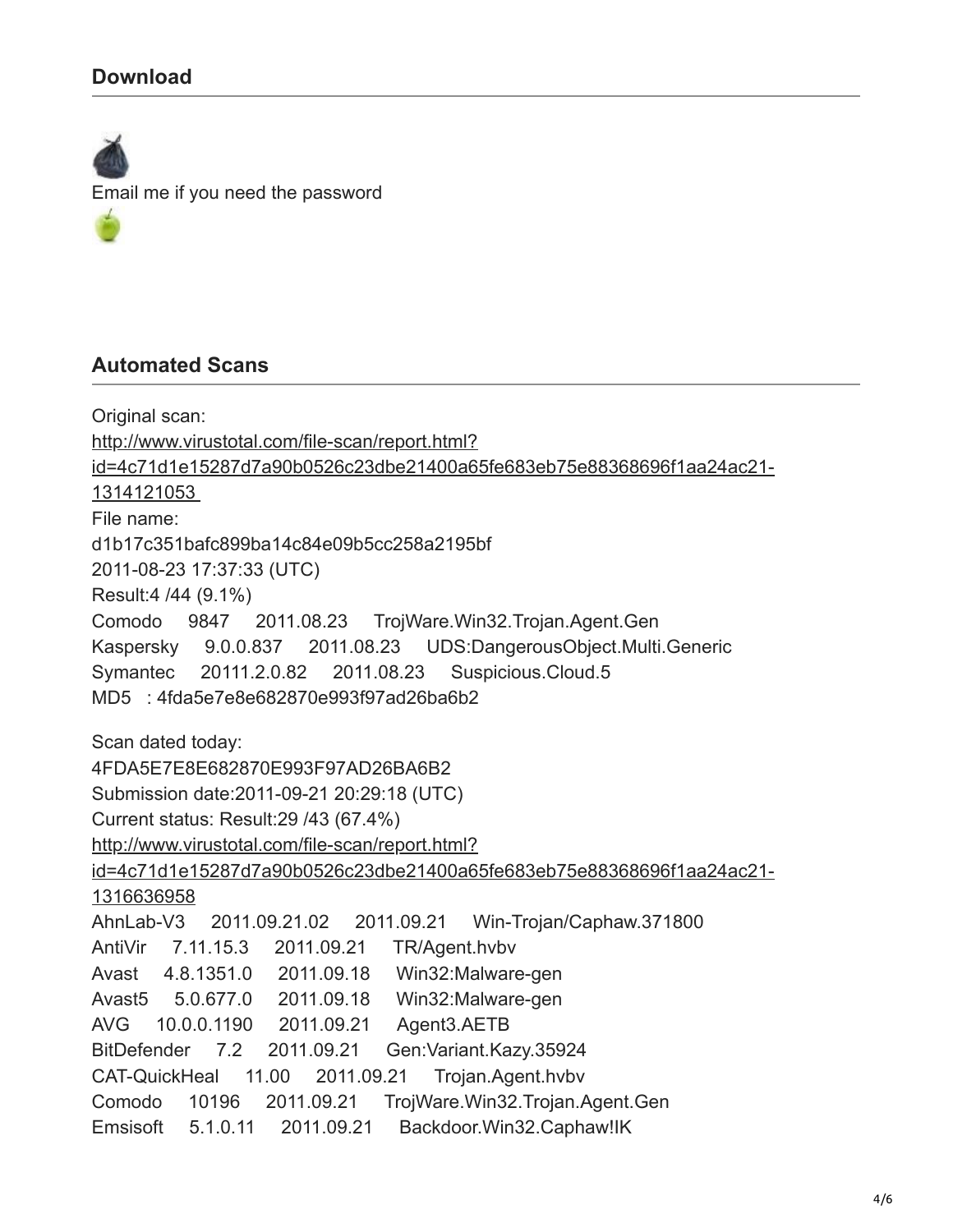F-Secure 9.0.16440.0 2011.09.21 Gen:Variant.Kazy.35924 Fortinet 4.3.370.0 2011.09.21 W32/Agent.TDB!tr GData 22 2011.09.21 Gen:Variant.Kazy.35924 Ikarus T3.1.1.107.0 2011.09.21 Backdoor.Win32.Caphaw Kaspersky 9.0.0.837 2011.09.21 Trojan.Win32.Agent.hvbv McAfee 5.400.0.1158 2011.09.21 Artemis!4FDA5E7E8E68 McAfee-GW-Edition 2010.1D 2011.09.21 Artemis!4FDA5E7E8E68 Microsoft 1.7604 2011.09.21 Backdoor:Win32/Caphaw.A NOD32 6483 2011.09.21 a variant of Win32/Kryptik.SHX Norman 6.07.11 2011.09.21 W32/Suspicious\_Gen2.QKYDE nProtect 2011-09-21.02 2011.09.21 Gen:Variant.Kazy.35924 Panda 10.0.3.5 2011.09.21 Generic Trojan PCTools 8.0.0.5 2011.09.21 Trojan.Gen Sophos 4.69.0 2011.09.21 Troj/Agent-TDB TheHacker 6.7.0.1.304 2011.09.21 Trojan/Agent.hvbv TrendMicro 9.500.0.1008 2011.09.21 TROJ\_GEN.R4FC2IH TrendMicro-HouseCall 9.500.0.1008 2011.09.21 TROJ\_GEN.R4FC2IH VBA32 3.12.16.4 2011.09.21 Trojan.Agent.hvbv VIPRE 10545 2011.09.21 Trojan.Win32.Generic!BT VirusBuster 14.0.225.0 2011.09.21 Trojan.Agent!WmW5mI7QqD8 MD5 : 4fda5e7e8e682870e993f97ad26ba6b2

[Traffic information from http://article.gmane.org/gmane.comp.security.ids.snort.emerging](http://article.gmane.org/gmane.comp.security.ids.snort.emerging-sigs/12975/match=shylock)sigs/12975/match=shylock